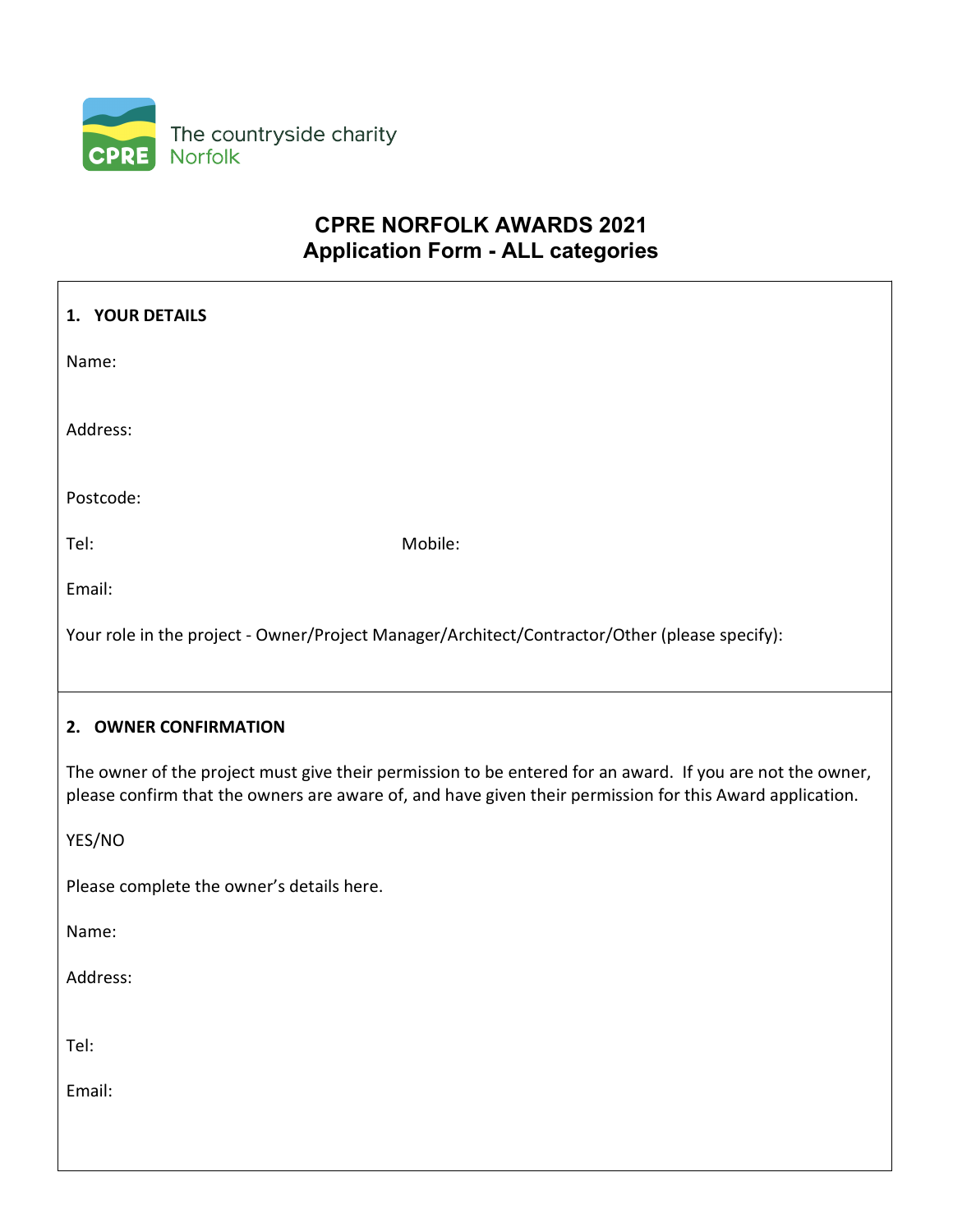## 3. AWARD CATEGORY

Please select which award category\* your entry comes under:

- 1. Rural Living (improving sustainability)
- 2. Countryside Champions (biodiversity, landscape, access to the countryside)
- 3. Digging Deep (for businesses, local councils and parish councils)
- 4. Good Lighting Design (best practice to minimize light pollution)

\*see leaflet for full details

### 4. PROJECT DETAILS

Name of Project (if applicable):

Address:

Postcode:

Is your project

- a) Privately owned?
- b) Open to the public?

#### 5. VISITING THE PROJECT

If your project is successfully shortlisted, the judges would like to visit the project. Who should they contact to arrange the visit?

Name:

Contact Details: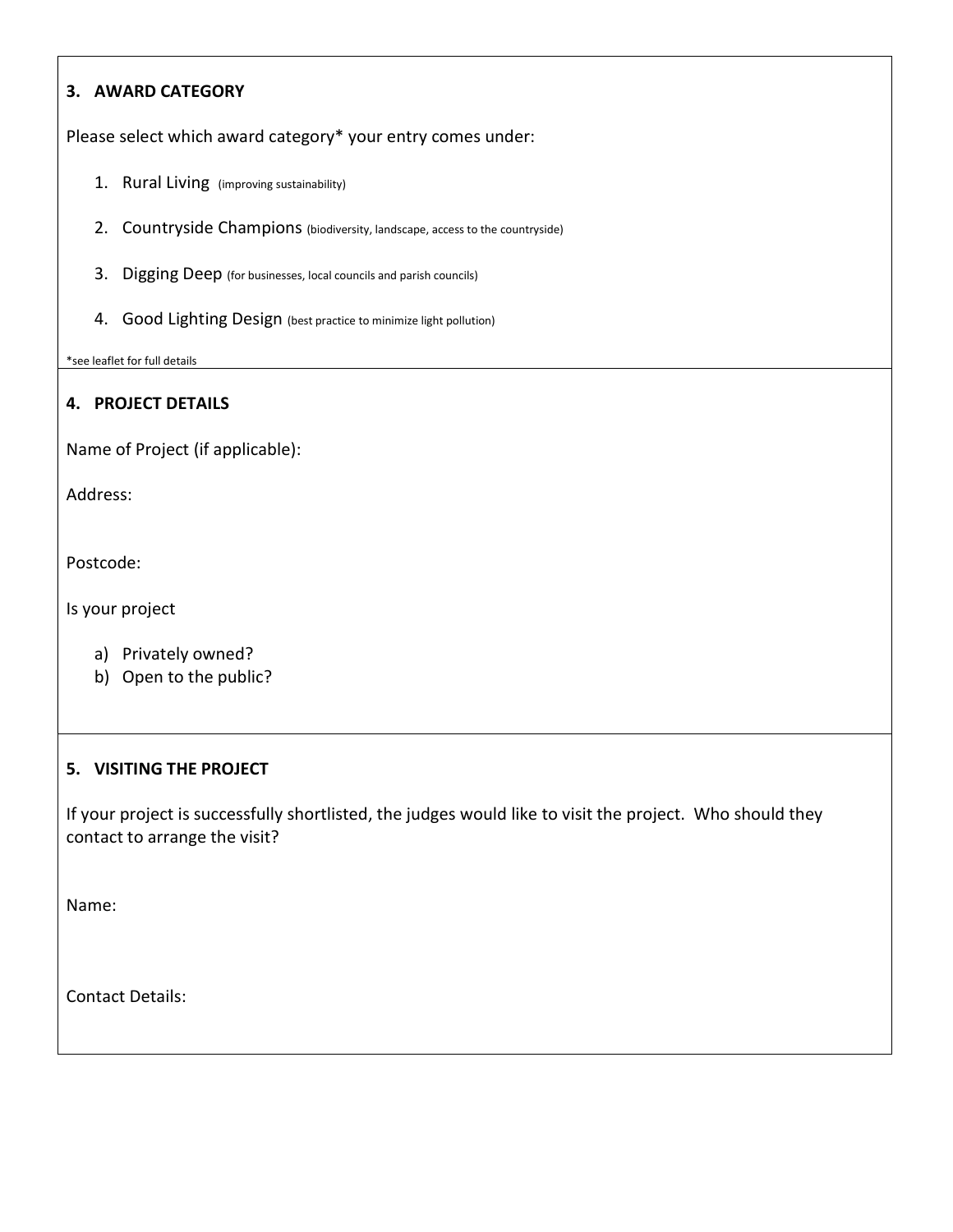## 6. YOUR PROJECT:

Please tell us about your project in no more than 500 words. Identify the key features and outline the aims and aspirations of the project and how they have been realised. You can provide up to 12 digital photos, plans, brochures, drawings and any other supporting documentation with your application that you think will help the judges understand your project. These are to be provided preferably as JPGs or PDFs of no greater than 2MB. Please only submit photos you grant us permission to use and where you have the permission of those photographed. A short video would be most welcome. Please email supporting documents to info@cprenorfolk.org.uk.